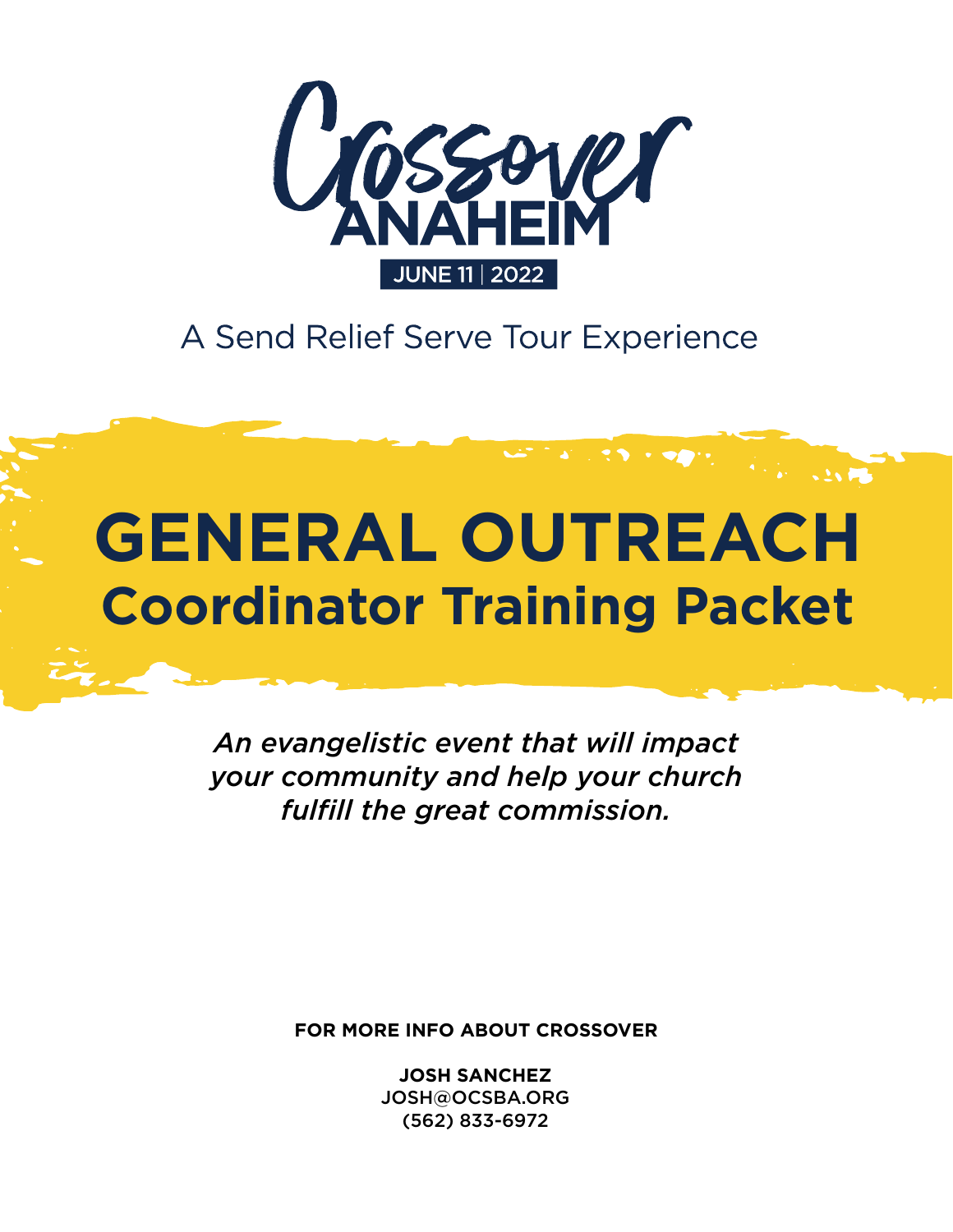# **TABLE OF CONTENTS**

# **Section 1: pp. 2-4**

The Big Picture for Crossover

## **Section 2: pp. 5-7**

Coordinator and Volunteer Planning Details

# **Section 3: pp. 8-10**

Spiritual Preparation for Evangelism

## **Section 4: p. 11**

Administrative Details and Sample Forms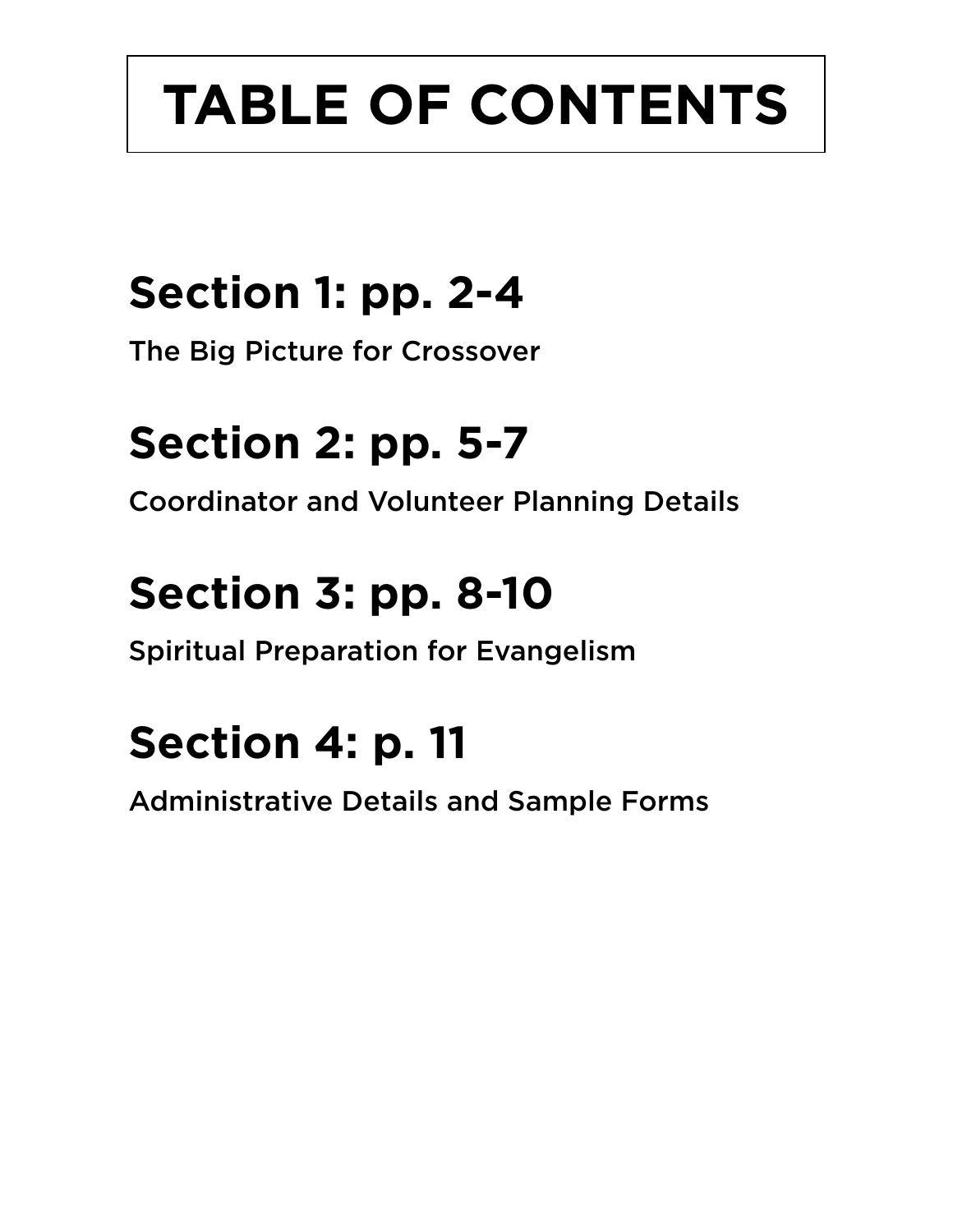# **THE BIG PICTURE**

## The Crossover Vision

*Crossover is designed to encourage the local churches to participate in evangelism altogether on one day with other churches in celebration of what God is doing across the whole nation.*

# **EVENT CHECKLIST**

## Step 1

(3+ months ahead)

#### a. Pray with a Purpose

- b. Pick a Site Director
- c. Plan Your Times
- Your Event Time
- Volunteer Training Dates
- Attend a May 9 or 10 Training (for host pastors and coordinators only)
- d. Decide on your Budget

## Step 2

(2+ months ahead)

- a. Gather Church Volunteers - Use a Sign-up Sheet w/deadline
- Remind of Meetings

#### b. Train & Prepare Your Volunteers

- Specific Team Training
- Evangelism Training
- Child Protection Training

#### c. Promote Your Event

- Plan an Advertising Schedule - Turn in Forms for a Financial Grant
- from CSBC by APRIL 29th

## Step 3

(1+ months ahead)

- a. Continue to Pray for People
- b. Invite and Bring People
- c. Reach Your Community and follow up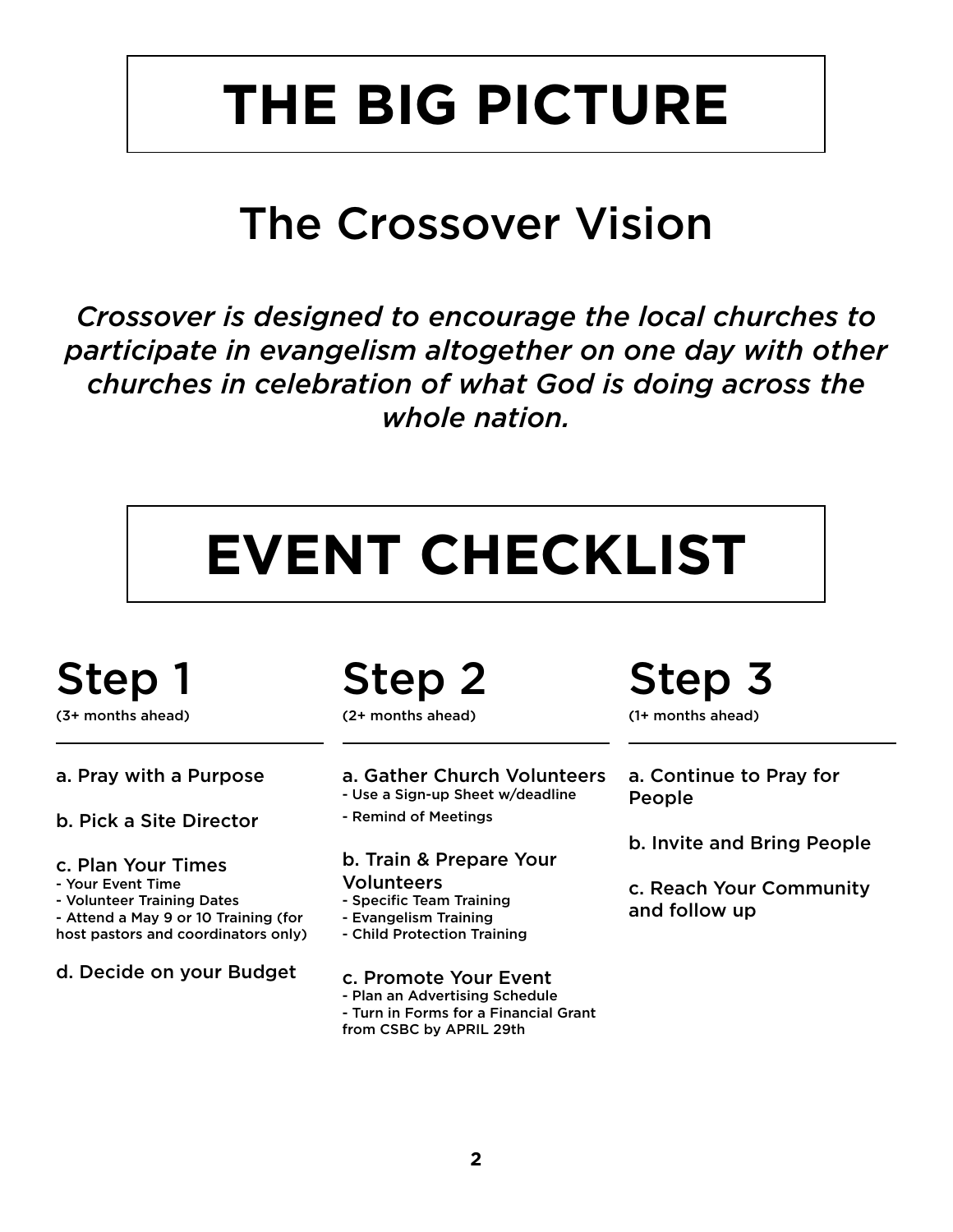### **HOW DO I HAVE A SUCCESSFUL OUTREACH?**

## Step 1

(3+ months ahead)

#### **A. PRAY WITH A PURPOSE**

Pray as a congregation and determine if this event is God's will for the community to be reached. Start praying 3-6 months ahead with the congregation for a coordinator, a bible team and workers of the church.

#### **B. PICK A SITE DIRECTOR**

Choose a coordinator who will lead with good organizational skills and a willingness to adapt to changing situations when the week of your outreach arrives.

#### **C. PLAN YOUR TIMES**

Think about what time works best for your outreach event. Consider the weather if you are going to be outdoors. Realize that 1-day events needs more advertisement leading up to the event.

#### **D. PLAN YOUR BUDGET**

Create a budget for your event. Addtional financial resources are available from the CSBC to all churches who have given to the CP within the past 12 months. (Apply at: [tinyurl.com/crossover2022\)](http://tinyurl.com/crossover2022)

## Step 2

(2+ months ahead)

#### **A. GATHER CHURCH VOLUNTEERS**

Find volunteer adults from the church congregation who are willing and able to serve with a good heart. Attitude is more important than skill. Help your volunteers realize that the point of your event is to share the Gospel.

#### **B. TRAIN & PREPARE YOUR VOLUNTEERS**

Be sure that all volunteers complete the required training before your outreach, which involves Specific Team training, Child Protection training, and How to Share the Gospel training. (Resources: [tinyurl.com/](http://tinyurl.com/crossover2022) [crossover2022](http://tinyurl.com/crossover2022))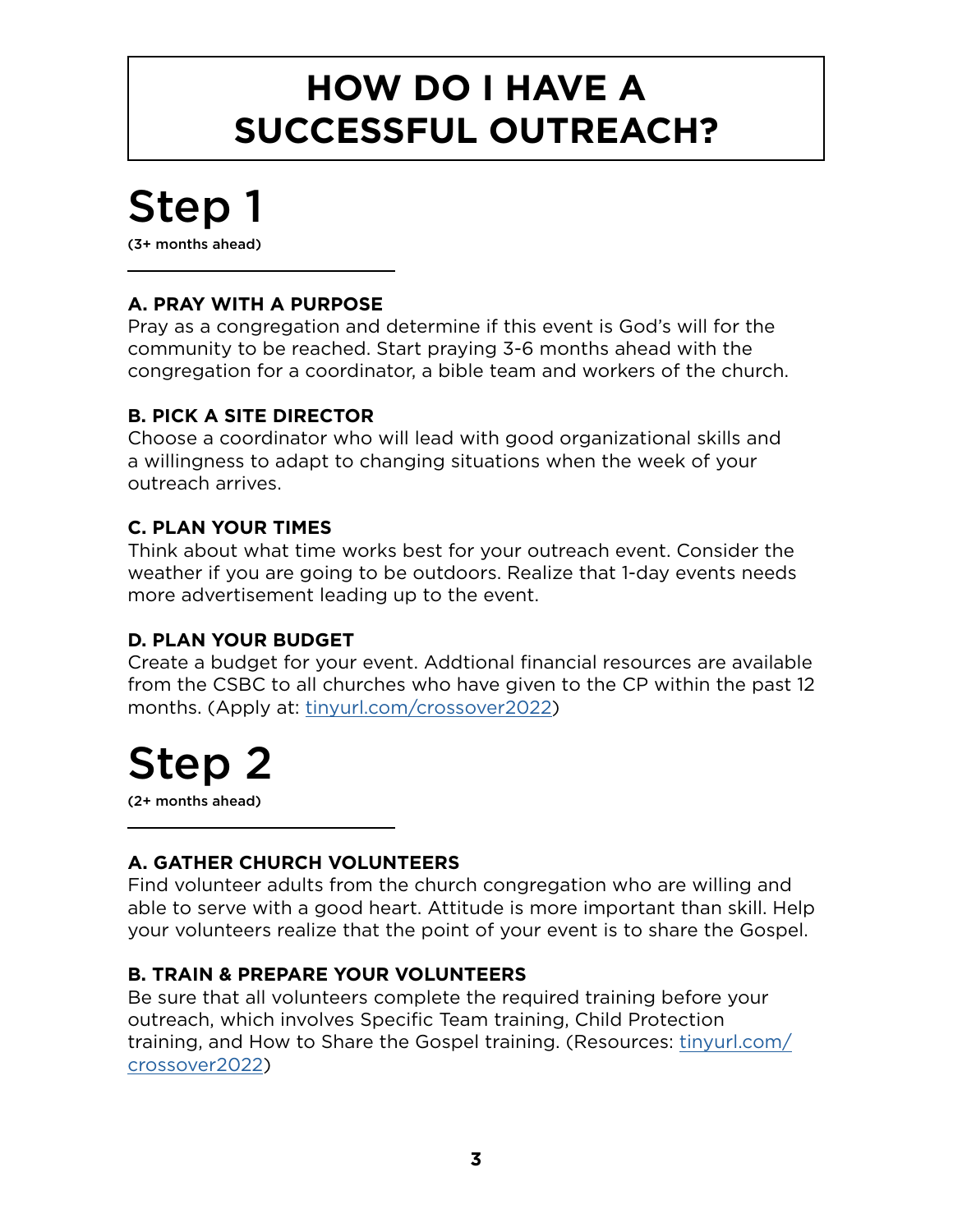#### **C. PROMOTE YOUR EVENT**

Create an advertising schedule of how often you will remind people and decide what forms of publicity to use starting 3-4 weeks before the event. Signs, banners, posters, digital media, social media, bulletin inserts, radio, newspaper, and especially handing out flyers by everyone in the church. 1-3 days prior to the event, have church attendees go door-to-door passing out several hundred flyers to every home in the target area and personally placed in the hands of the people who live there. This personal invitation is the best way to reach your community. The better you advertise, the more likely your outreach will draw kids, youth and families to present the Gospel to your community in greater number.

### Step 3 (1+ months ahead)

#### **A. CONTINUE TO PRAY FOR PEOPLE**

Expect God to work and respond positively when He does!! Spend time in your meetings and during your church services praying for God to send children, teenagers, and adults to your outreach event and hear the gospel. Pray that God will spiritually and physically protect every person, and strengthen the church as you obediently practice the Great Commission.

#### **B. INVITE AND BRING PEOPLE**

Make arrangements to invite your neighbors, your family and others to this outreach event and offer them a ride or a way to help them easily come and be welcome. Children are great inviters.

#### **C. REACH YOUR COMMUNITY WITH THE GOSPEL**

The purpose is Evangelism (not just fun) — these local events are a great way to connect with your community. Not everyone may accept the Gospel at your event, but the relationships you build are important for future conversations.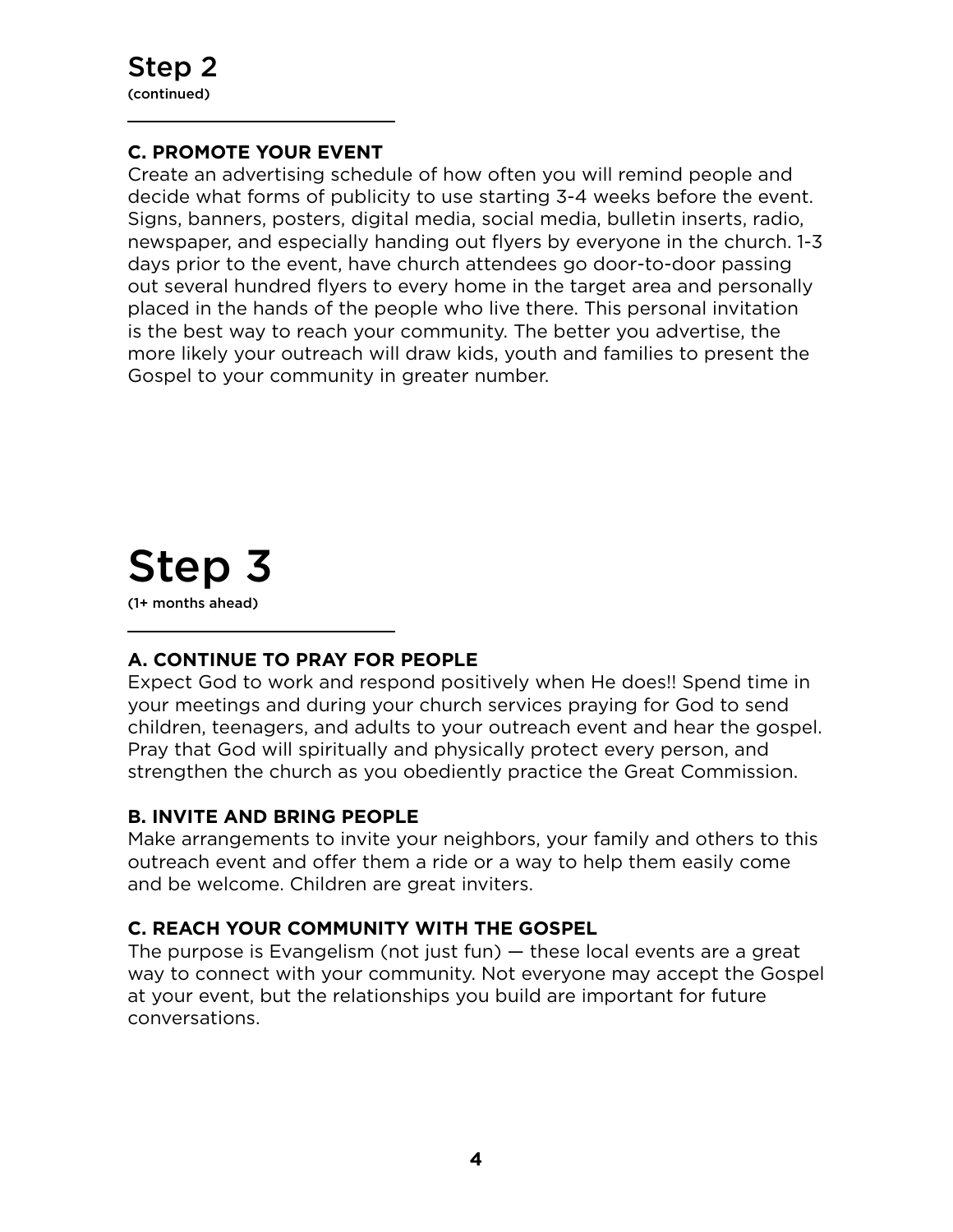

# **COORDINATOR & VOLUNTEER PLANNING**

*Info for coordinators that will help volunteers win at every step along the way*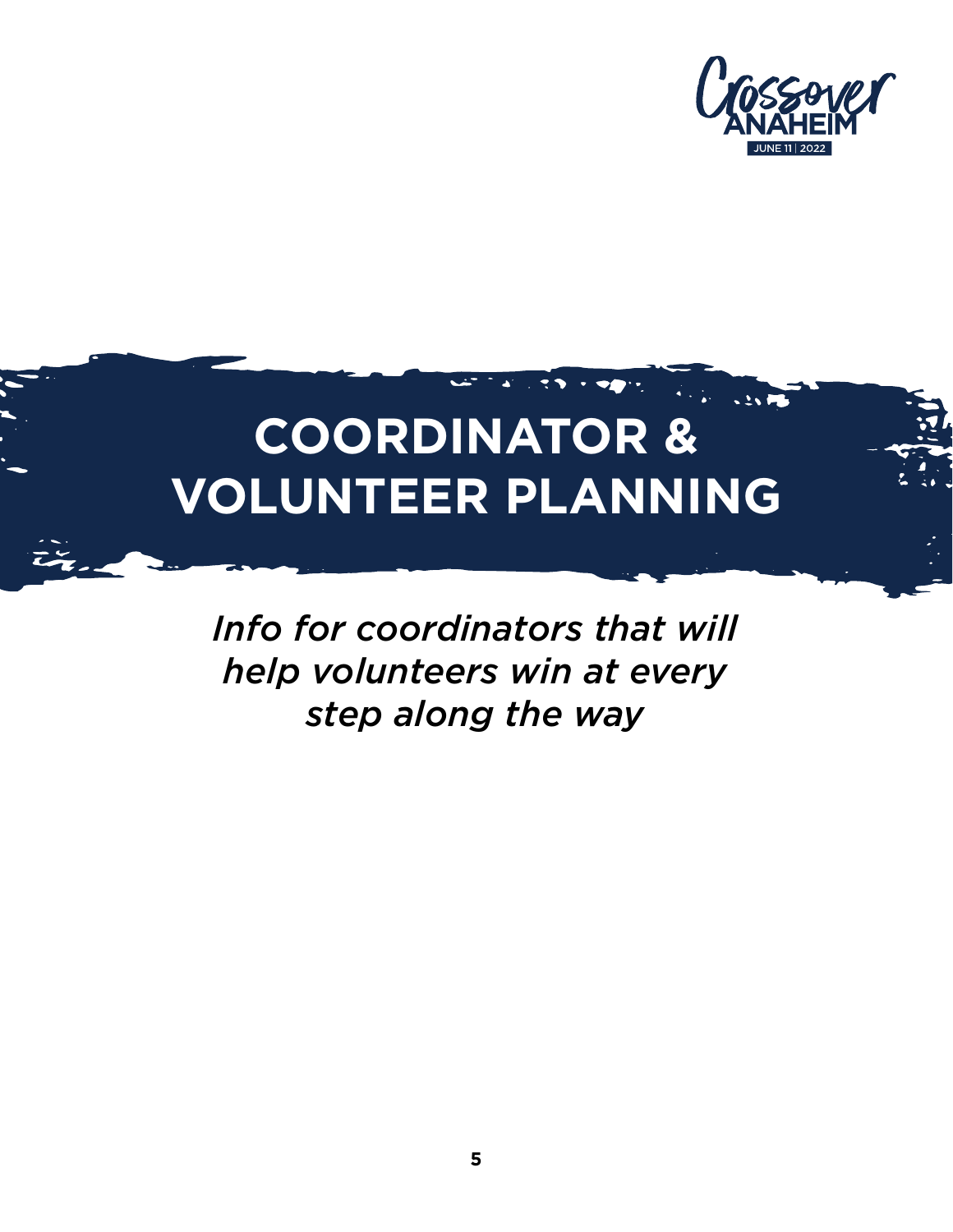## **A LIST OF POSSIBLE VOLUNTEER TEAMS**

#### **1. ADVERTISING TEAM**

Creates and gives out promotional material

#### **2. REGISTRATION TEAM**

1-2 hours registers students for follow up

#### **3. PRAYER AND SAFETY TEAM**

Prays for the event. Handles the First-aid kit, medical needs, and child safety awareness

#### **4. TRANSPORTATION TEAM**

Picks up children and teens in the neighborhood

#### **5. REFRESHMENT TEAM**

Hands out Snacks and Water/Sports Drinks

#### **6. FACILITIES TEAM**

Prepares the church or facilities to welcome guests and to run your event

#### **7. BIBLE TEACHING TEAM**

Presents the Gospel in a simple, engaging way.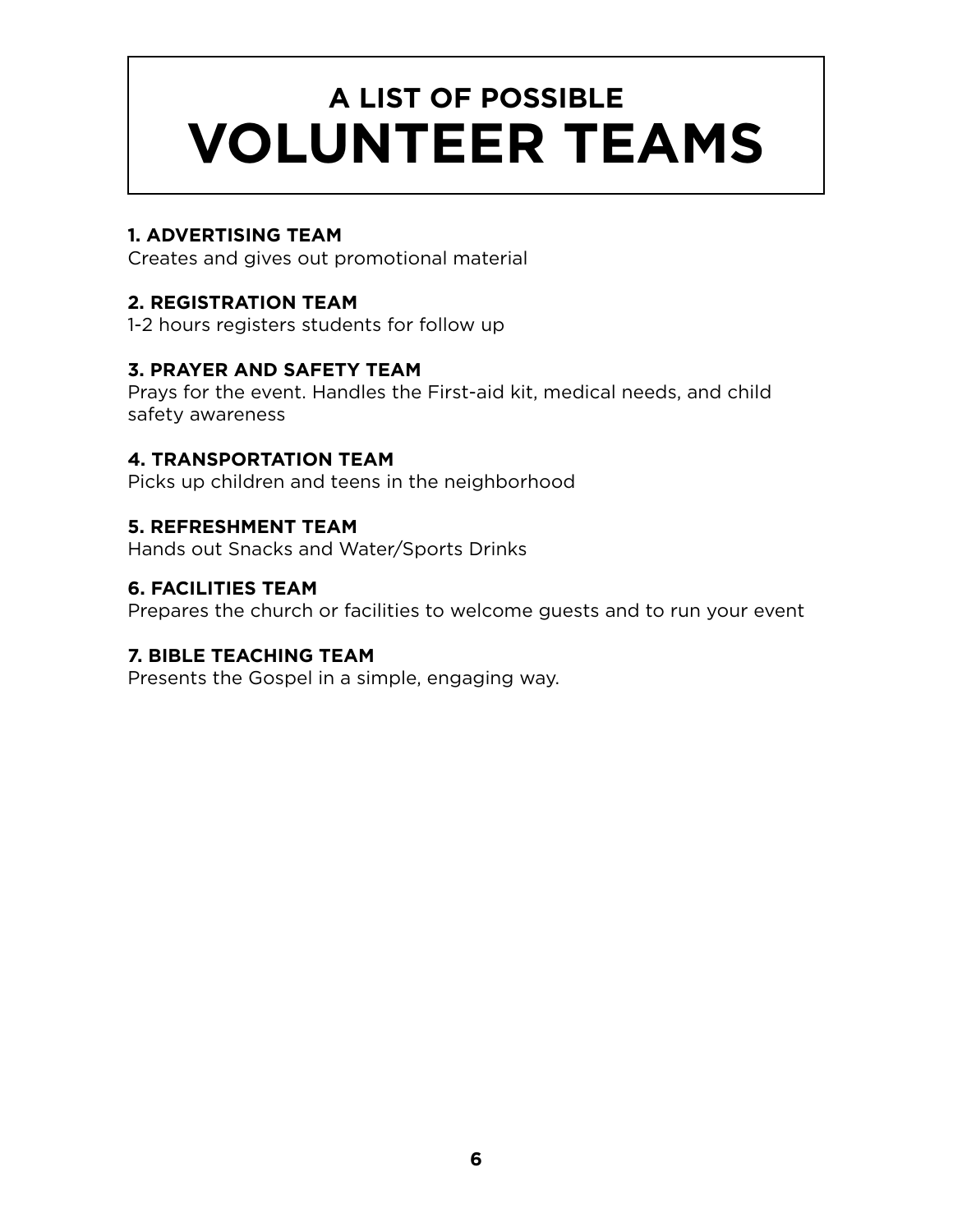## **HOW TO HAVE VOLUNTEER TEAM SUCCESS**

*\*NOTE: All volunteers should be prepared to share a 2-minute salvation testimony with every person they encounter*

#### **1. HOW TO HAVE A SUCCESSFUL ADVERTISING TEAM**

- This is usually completed in Step 1 & 2 by a team or individual
- Decide what kind of advertising you will use and create a budget.
- Create an advertising schedule how often will you remind people? RESOURCES: [tinyurl.com/crossover2022](http://tinyurl.com/crossover2022)

#### **2. HOW TO HAVE A SUCCESSFUL REGISTRATION TEAM**

- Decide what contact information you will collect for follow up.
- Decide how and when you will collect this information

• Consider specific information such as food allergies, emergency contacts, and other special considerations.

#### **3. HOW TO HAVE A SUCCESSFUL PRAYER AND SAFETY TEAM**

- Pray before and during the event for physical and spiritual safety.
- Refer to the the Covid & Child Protection Training Page

#### **4. HOW TO HAVE A SUCCESSFUL TRANSPORTATION TEAM**

- Consider the child safety protocols of your church
- Be sure any vehicles are properly insured and in good order
- Be sure responsible drivers are chosen and follow all traffic laws

#### **5. HOW TO HAVE A SUCCESSFUL REFRESHMENTS TEAM**

- Discuss your budget with the Site Director or appropriate leader.
- Consider refreshments that are simple to eat and drink on the go.
- Snacks are important right after the Bible Study.
- Consider common food allergies

#### **6. HOW TO HAVE A SUCCESSFUL FACILITY TEAM**

- Set Up before outreach approximately 30 minutes before registration
- Make sure restrooms are accessible & marked for all attendees.

#### **7. HOW TO HAVE A SUCCESSFUL BIBLE TEACHING TEAM**

- Communicators are clear and Biblical
- They have a passion for evangelism
- They have a heart for the lost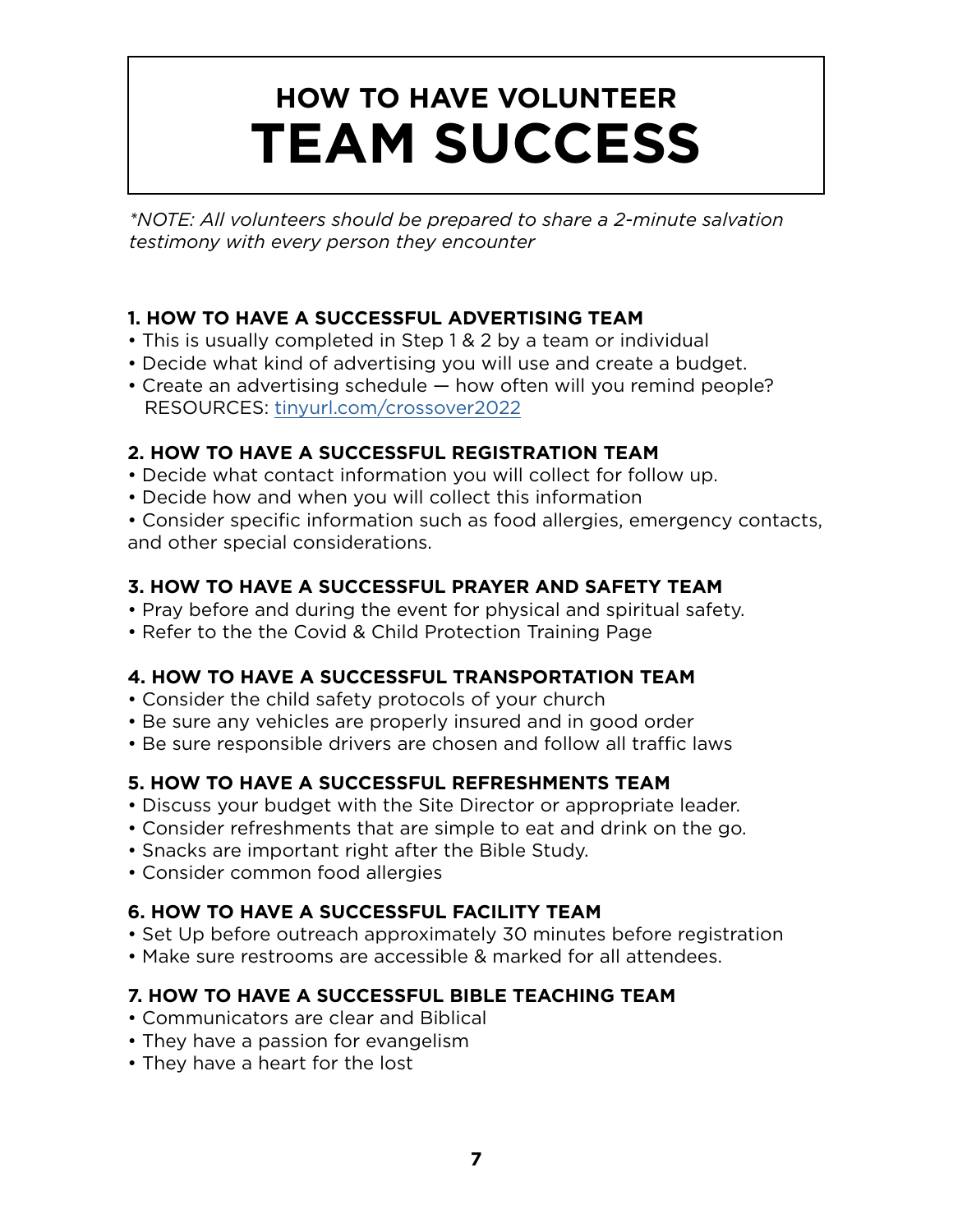

# **SPIRITUAL PREPARATION IDEAS**

*Resources to prepare the whole team to reach your community with the Gospel*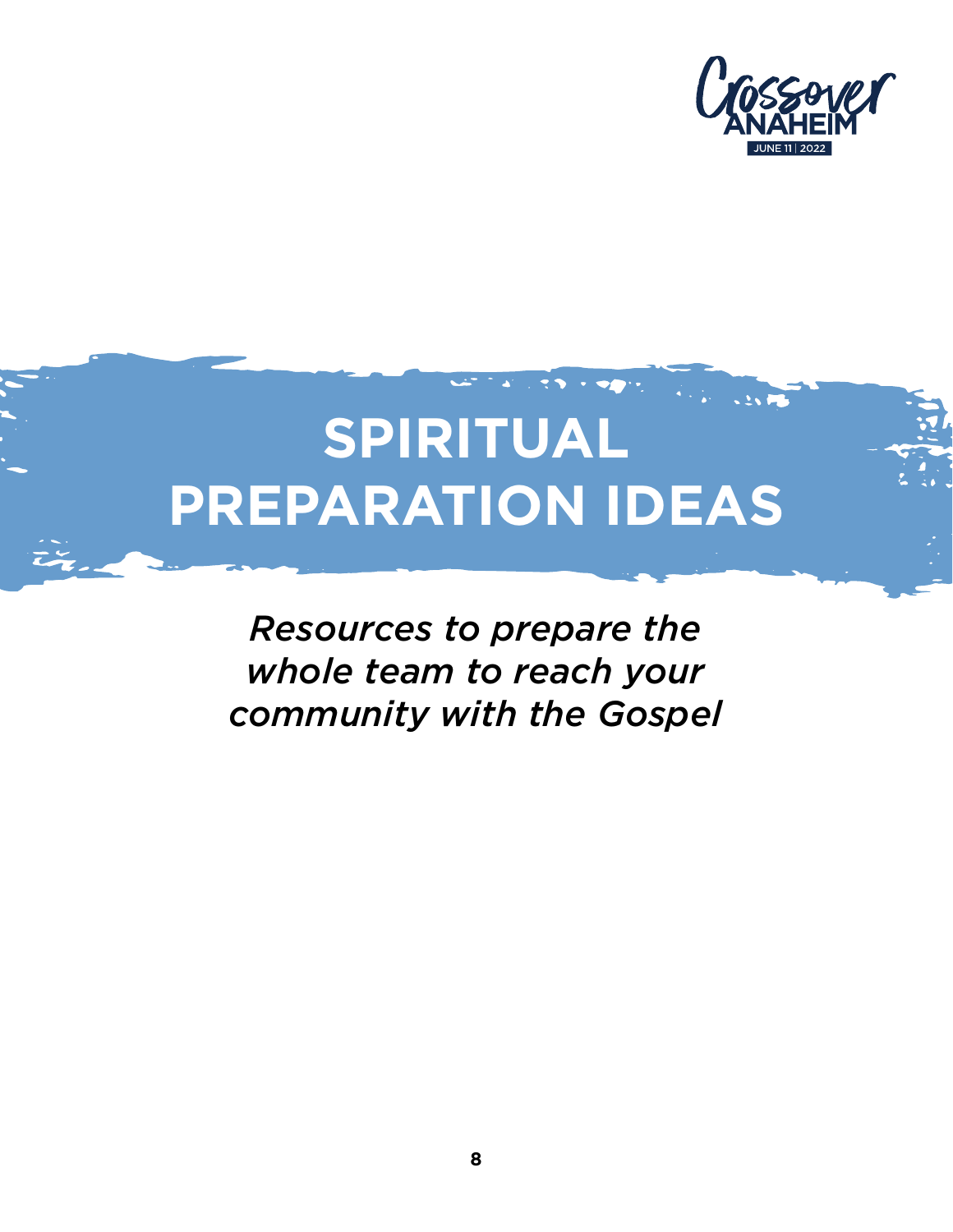## **WORKSHEET TO SHARE MY TESTIMONY**

This will help you share your testimony personally, quickly, and clearly with others. Share your life before and after you became a follower of Jesus. The most important part of your testimony is "how Jesus saved you." This lets the hearer understand how they too can receive Jesus. Try to avoid churchy words and make it your story. Always remember, your story is worth just as much as anyone else's because Jesus is the main character in your story!

#### **MY LIFE BEFORE I MADE A COMMITMENT TO FOLLOW JESUS:**

#### **HOW I CAME TO KNOW JESUS PERSONALLY: (AGE, TIME, PLACE, SPECIFICALLY WHAT I DID, ETC.)**

#### **HOW HAS MY LIFE CHANGED SINCE I CAME TO KNOW JESUS PERSONALLY:**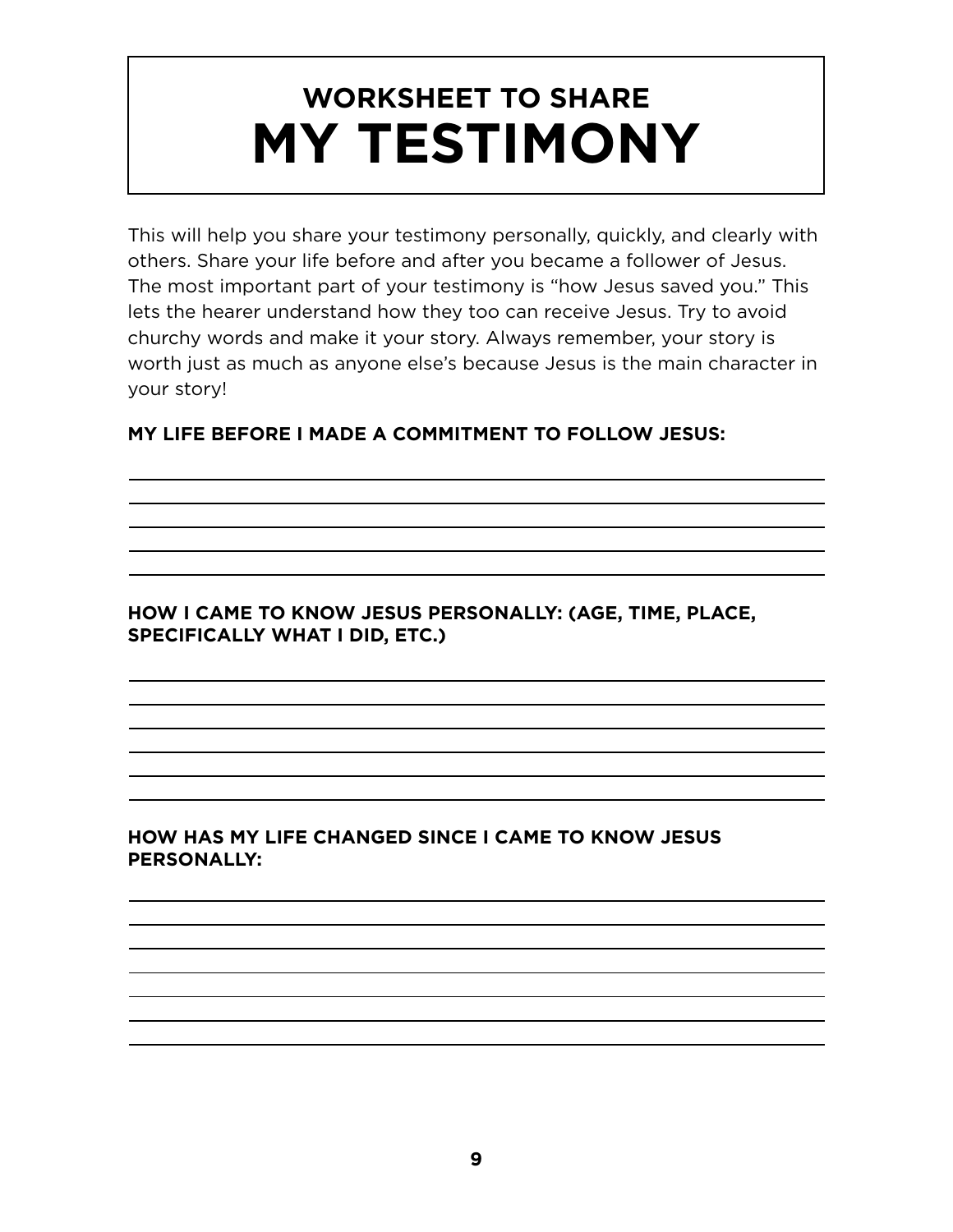## **DAILY BIBLE VERSES TO PREPARE MY HEART**

Personal spiritual preparation is essential to your usefulness. Consider reading these passages in the days leading up to your outreach.

#### **JUNE 6: CONFESS YOUR SIN AND ABIDE IN CHRIST**

It is very difficult to be useful with unconfessed sin in our life. Jesus calls us to first be in Him and He in us if we are to be fruitful.

Read Prov. 28:13, 1 John 1:8-9, and John 15:5

#### **JUNE 7: PREPARE TO SHARE JESUS**

We must be ready to share Jesus with those that attend our outreach event. Be encouraged by what these verses say about our Savior.

Read Acts 1:8, John 14:6, Acts 17:2-3, and Acts 4:10-12

#### **JUNE 8: KNOW THE GOAL**

What does this Bible verse tell us our goal is as Christians?

Read Matthew 28:18-20

#### **JUNE 9: BE READY FOR THE ENEMY**

There is a spiritual enemy that does not want us to win. Read this passage slowly and put on the spiritual armor along the way.

Read Ephesians 6:10-18

#### **JUNE 10: GO AND LEAD SOMEONE TO CHRIST TOMORROW**

Are you ready to share the Gospel of Jesus Christ? Read these verses and make them tools in your Gospel presentation.

Read John 3:16-18, Romans 3:23, Romans 5:8, Romans 6:23, John 14:6, Ephesians 2:8-9, Romans 10:9-10, Romans 10:13, John 1:12, Acts 3:19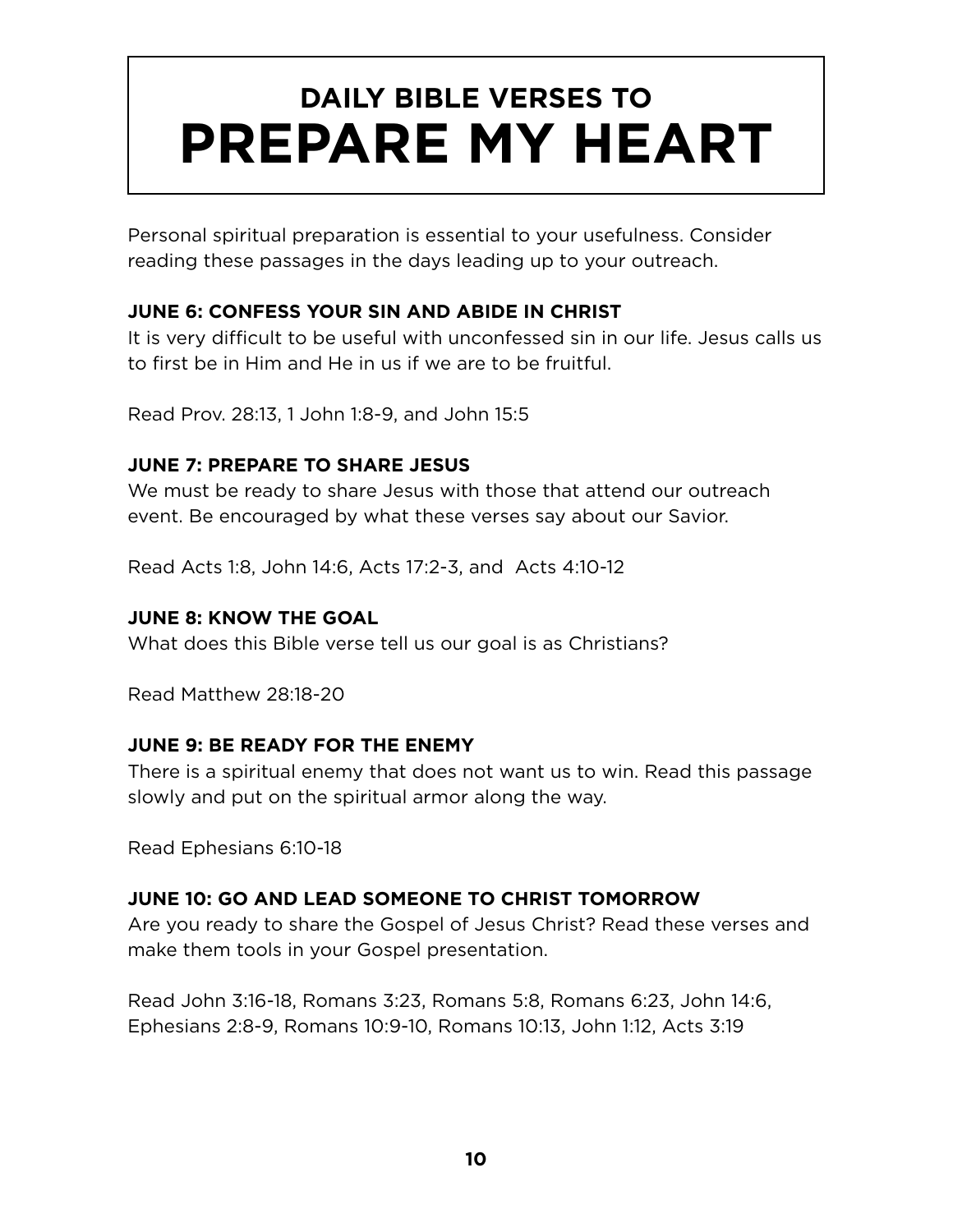

## $\sim$ **ADMINISTRATIVE FORMS & PROTOCOLS**

*Tools and sample forms to help the Coordinator lead well*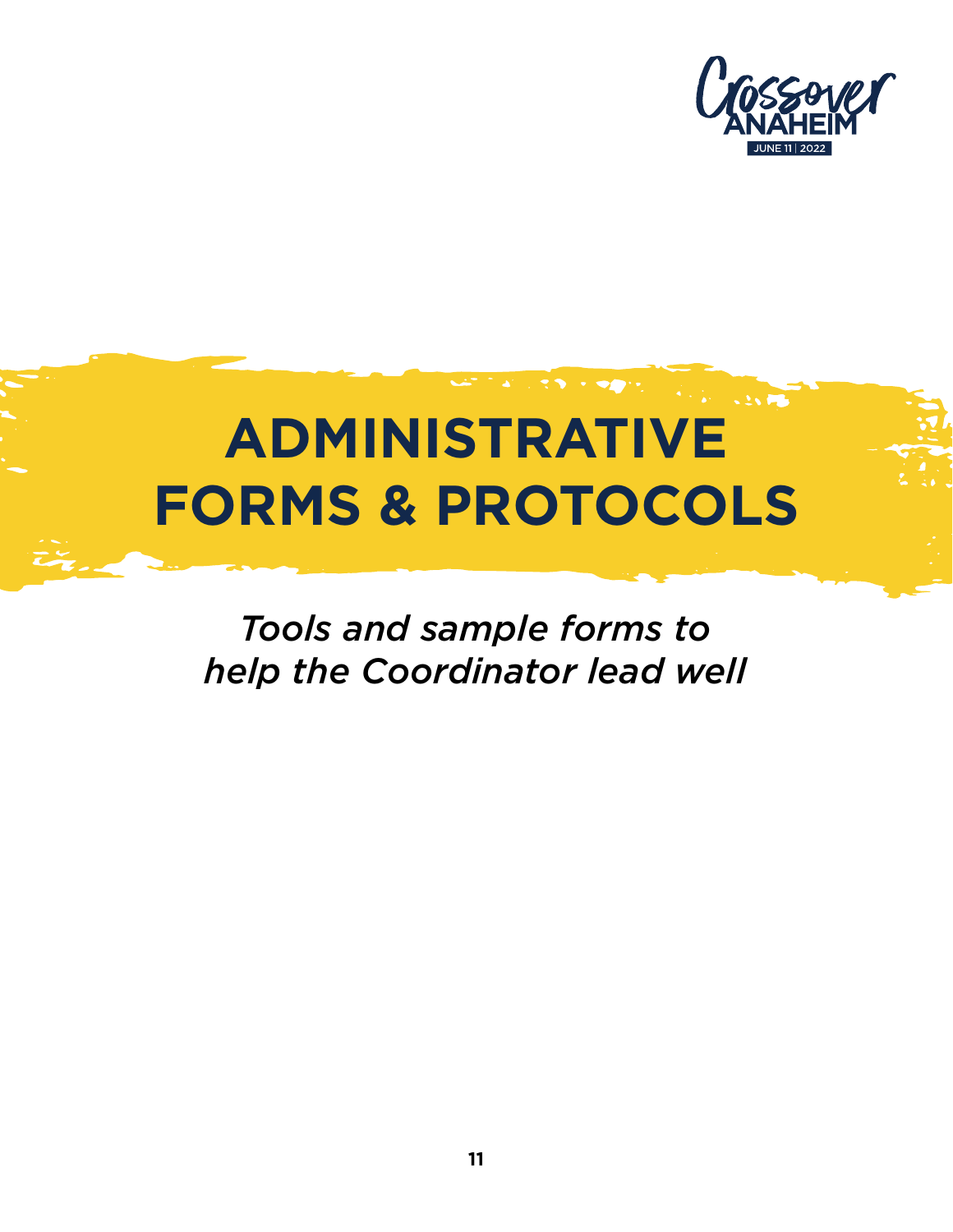## **THINGS TO CONSIDER FOR HEALTH AND SAFETY**

#### **COVID PROTOCOL**

- Mask wearing & getting vaccinated is an individual choice
- Wash hands and/or sanitize often
- Respect people's personals pace
- If you are not feeling well, please avoid being around others
- Don't judge, shame, or look down on another's choices

#### **CHILD PROTECTION PROTOCOL**

- Keep eyes on all children during the full duration of the event
- Be aware of any suspicious behavior from a child or any adult attending the event
- If a child informs you of any issues of abuse, please connect with your Outreach Coordinator or Pastor IMMEDIATELY
- Avoid being alone with a minor at all times
- Try to practice appropriate greetings and kinds of affection with minors
- Help keep children & teens in their age group throughout the duration of the event

• Be sure to reference the Child Protection Training Material provided by NAMB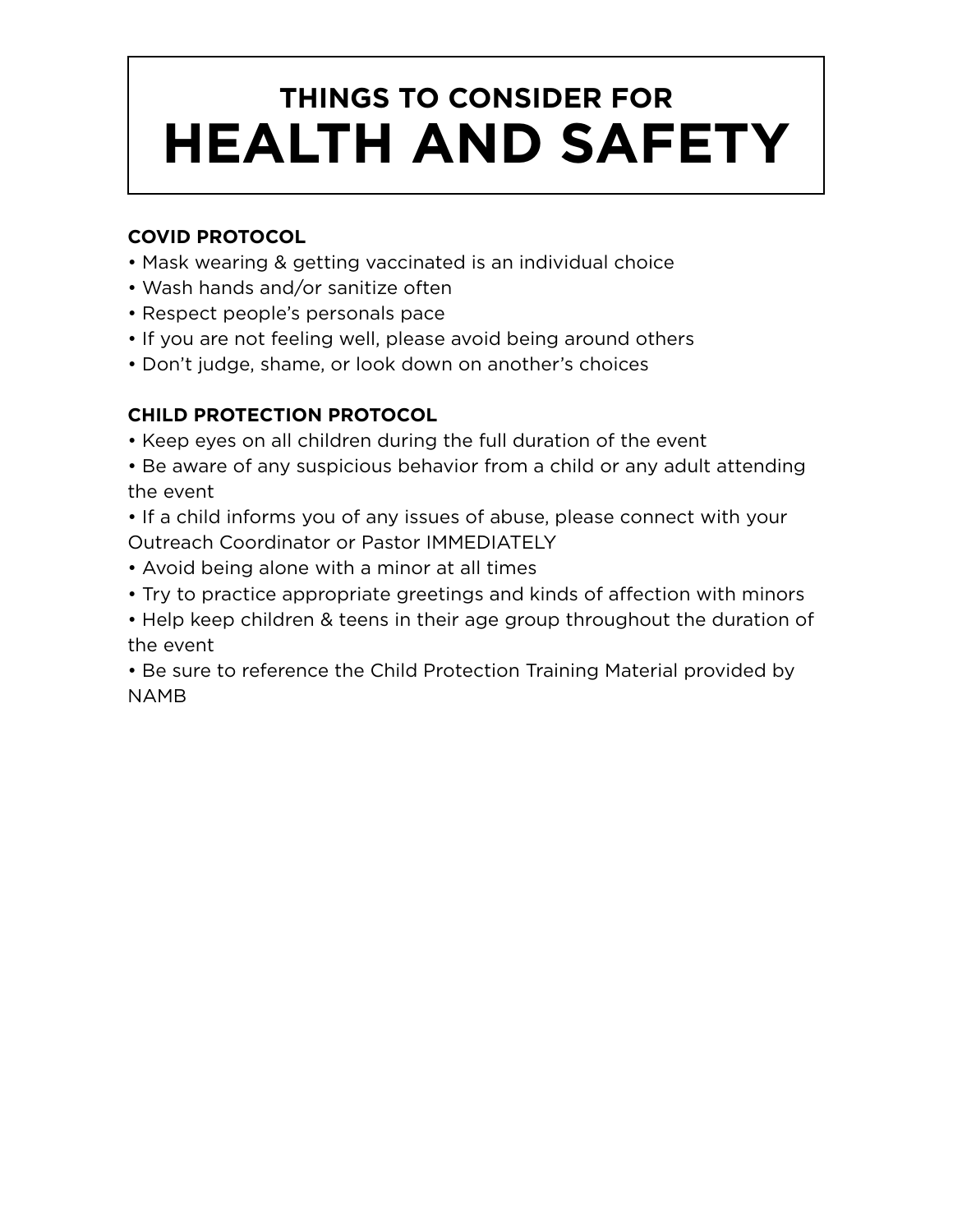## **CROSSOVER PARTICIPANT REGISTRATION**

| <b>PARTICIPANT'S FULL NAME</b>                                        |       |      |
|-----------------------------------------------------------------------|-------|------|
| <b>GRADE (GOING INTO)</b>                                             |       |      |
| PARENT / GUARDIAN NAME:                                               |       |      |
| <b>PARENT / GUARDIAN PHONE:</b>                                       |       |      |
| PARENT / GUARDIAN EMAIL:                                              |       |      |
| <b>ADDRESS:</b>                                                       |       |      |
| <b>CITY</b>                                                           | STATE | ZIP: |
| <b>EMERGENCY CONTACT #</b>                                            |       |      |
| <b>ANY ALLERGIES:</b>                                                 |       |      |
| <b>ADDITIONAL NAME OF</b><br>PERSONS WHO CAN<br><b>PICK-UP CHILD:</b> |       |      |

*(Initial) \_\_\_\_\_\_\_ I, the parent or guardian, acknowledge that participation in this event involves the risk of injury or exposure to any infection while doing physical activity with groups of people. I further acknowledge that this event is primarily administered by volunteers. I hereby release the event staff, its sponsoring organizations, and other representatives from any claims arising out of or related to any physical injury or infection that may occur to the said individuals while participating in this event.*

#### **Parent / Guardian Signature Date Date**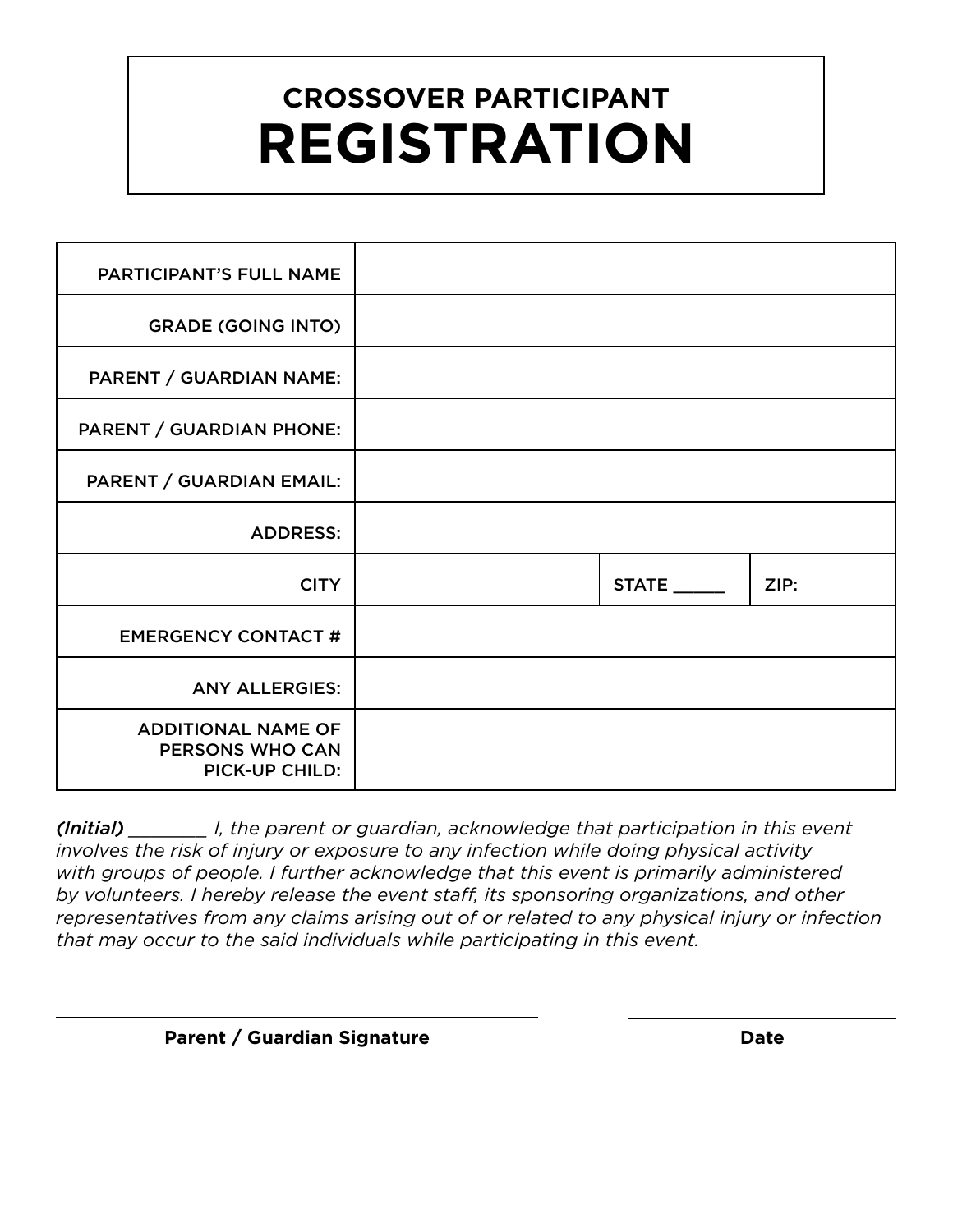### **OUTREACH VOLUNTEER SIGN UP SHEET**

#### **(CHECK 1)**

**NAME:**

#### **\_\_\_\_ ADVERTISING TEAM**

Creates and gives out promotional material

#### **\_\_\_\_ REGISTRATION TEAM**

1-2 hours registers students for follow up

#### **\_\_\_\_ PRAYER AND SAFETY TEAM**

Prays for the event. Handles the First-aid kit, medical needs, and child safety awareness

#### **\_\_\_\_ TRANSPORTATION TEAM**

Picks up children, teens, or other participants in the neighborhood

#### **\_\_\_\_ REFRESHMENT TEAM**

Hands out Snacks and Water/Sports Drinks

#### **\_\_\_\_ FACILITIES TEAM**

Sets up & tears down the areas used for outreach

#### **\_\_\_\_ BIBLE STUDY TEAMS**

Presents the Gospel in a simple, engaging way.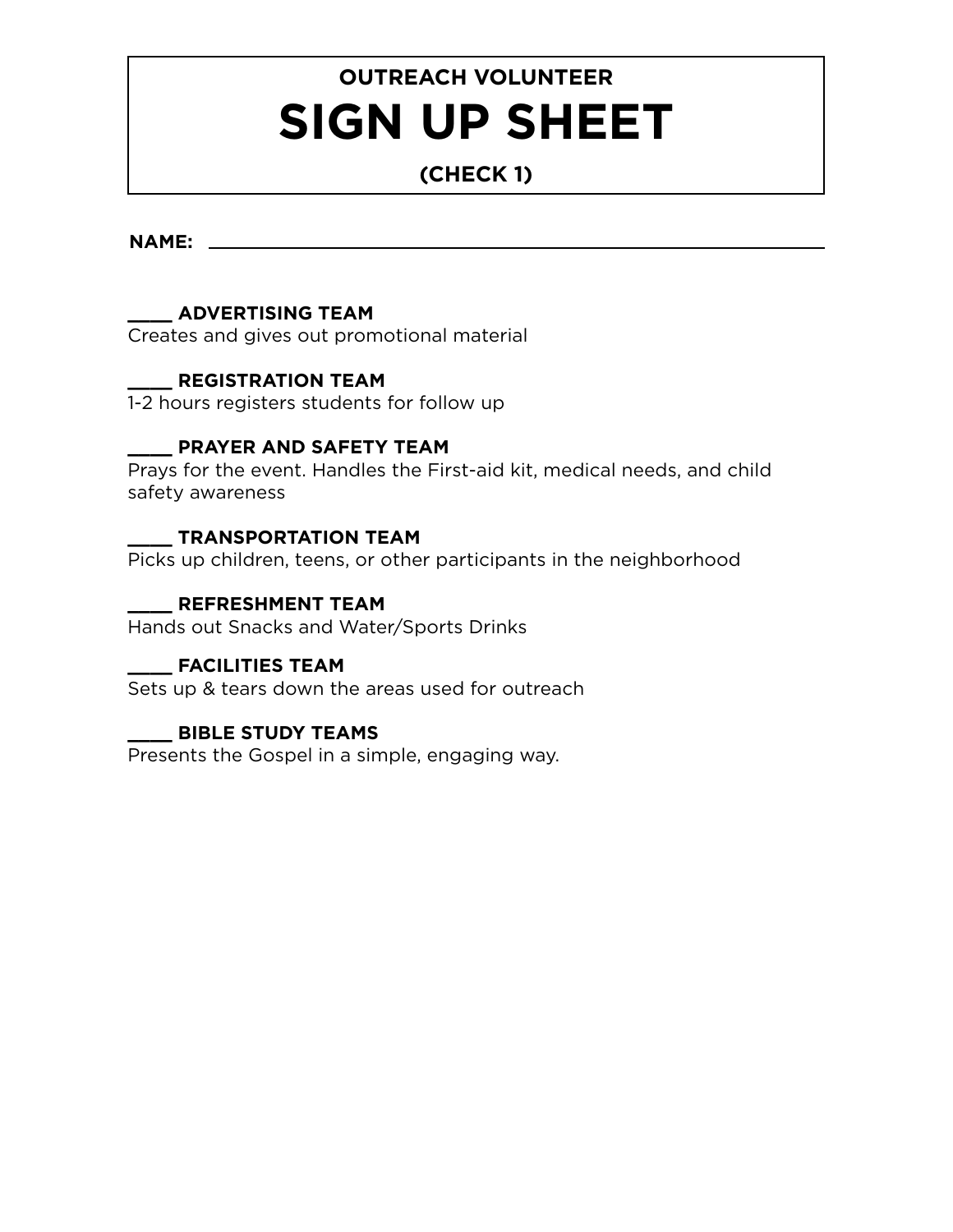## **CROSSOVER VOLUNTEER CHECKLIST**

#### **1. SIGN UP**

- \_\_ Signed Up for a Volunteer Team
- \_\_ Marked my calendar for Volunteer Meetings
- \_\_ Began to Pray for children, youth and adults to attend
- \_\_ Began to Pray for my church leaders and all volunteers
- \_\_ Invited other children, youth and adults from the community

#### **2. SHOW UP**

- \_\_ Attended my Specific Team Training Meeting
- \_\_ Completed the Testimony Worksheet
- \_\_ Completed the Spiritual Preparation Worksheet
- \_\_ Completed Child Protection Training

#### **3. SHARE THE GOSPEL**

- \_\_ I am prepared to pray with others and lead by example
- I am prepared to share a 1-2 minute Testimony of my salvation experience
- \_\_ I am ready to encourage all to trust in Jesus as Lord
- \_\_ I am ready to help out with following up with children, youth or adults